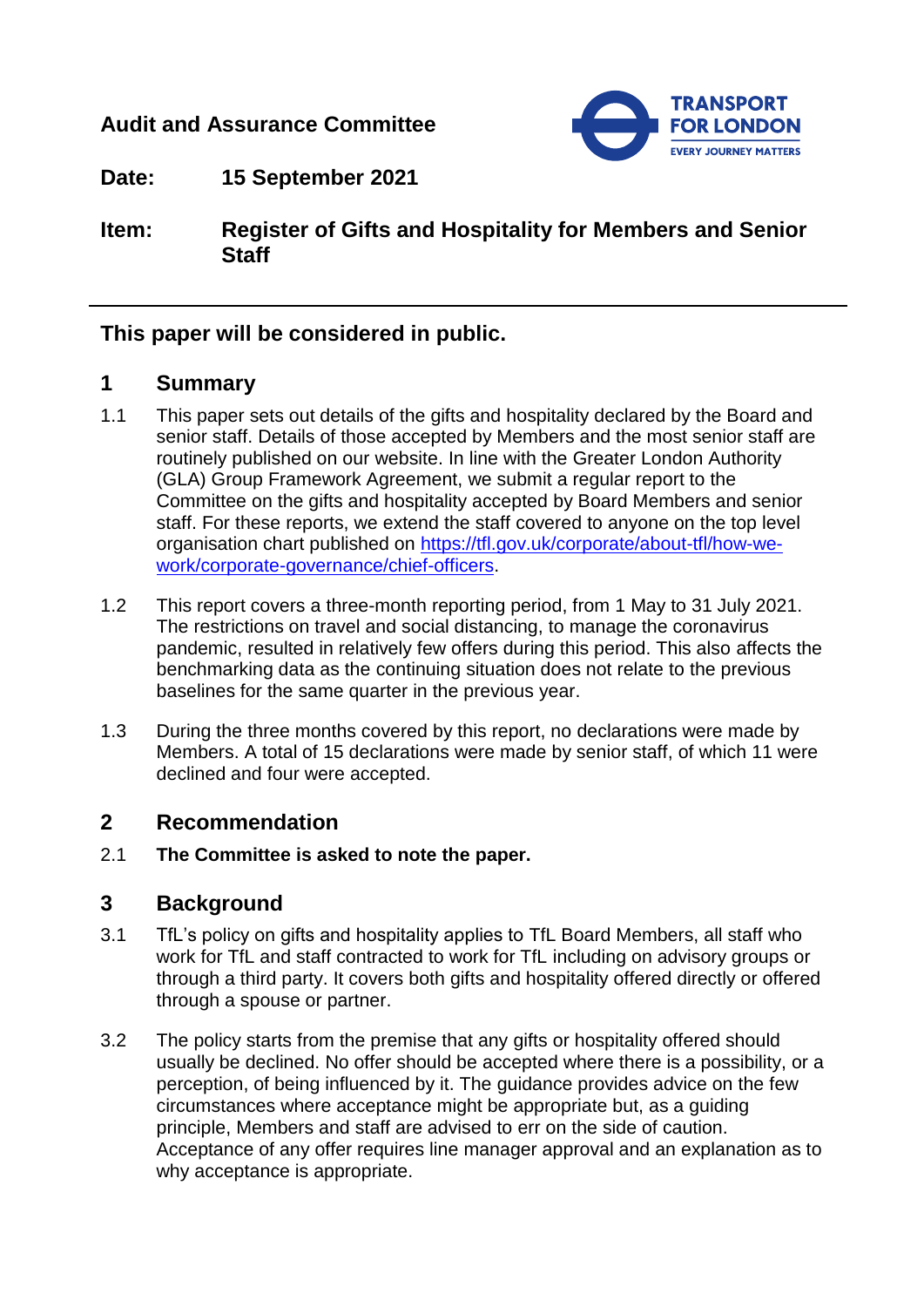- 3.3 The policy and guidance were last updated in November 2017. The operation of the policy is part of a current internal audit review of governance arrangements. The planned update of the policy and guidance, to make them consistent with changes in the GLA's policy (including) an increase in the declaration threshold from £25 to £50, has been deferred so that it can address any recommendations from the internal audit review.
- 3.4 Currently, Board Members and staff are required to register with the General Counsel any offer of gift or hospitality received in connection with their official duties that has a value of £25 or over, and the source of the offer. Staff make declarations at the end of every month. As the acceptance of any offers of gifts or hospitality by Members is uncommon, they are asked to confirm any declarations at the end of every quarter. Offers accepted by Members and the most senior staff are then reviewed and published on tfl.gov.uk on a quarterly basis.

# **4 Reporting Period and Issues for Consideration**

- 4.1 There were no declarations by Members during the three-month period from 1 May to 31 July 2021.
- 4.2 A total of 15 declarations of offers were made by senior staff in this period and 11 of these were declined and four were accepted.
- 4.3 For comparative purposes, the tables below show the number of offers made, accepted and declined over three-month reporting periods, including a monthly average. Table 1A shows the current period and the previous two periods. Table 1B shows the same reporting periods for the previous year. An accurate comparison is difficult to make due to the impact of measures to control the coronavirus pandemic.
- 4.4 The offers received and accepted have been reviewed to ensure they comply with the policy and guidance. Where there are concerns that the policy or guidance is not being followed, these are raised with the member of staff and their line manager.

|                                        | 01/11/20-<br>31/01/21 | $01/02/21 -$<br>30/04/21 | 01/05/21-<br>31/07/21 |
|----------------------------------------|-----------------------|--------------------------|-----------------------|
| <b>Period reported</b><br>to Committee | 3 months              | 3 months                 | 3 months              |
| <b>Total offers</b>                    | 3(5 <sup>0</sup> )    | $(5^{\prime})$           | 15                    |
| <b>Total declined</b>                  | 3                     |                          | 11                    |
| <b>Total accepted</b>                  | ⁄2)                   | 4 <sub>1</sub>           |                       |
| <b>Monthly average</b>                 |                       |                          |                       |
| <b>Total offers</b>                    |                       | $<$ 1                    | 5                     |
| <b>Total declined</b>                  |                       | $<$ 1                    | 3                     |
| <b>Total accepted</b>                  |                       |                          | 1.3                   |

**Table 1A: Figures for the current and two previous periods**

^ Offers were recorded but fall outside of the policy.